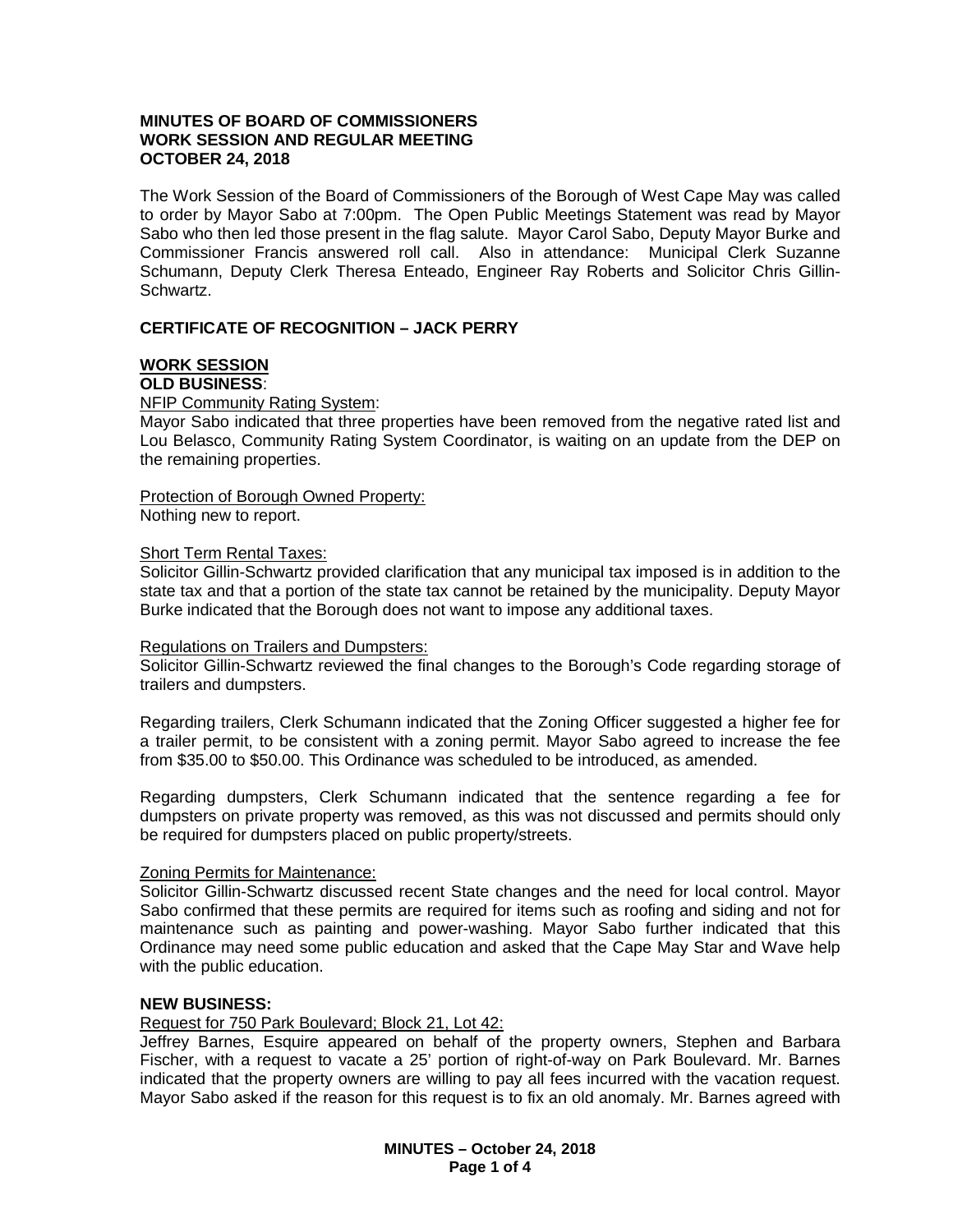correcting the "anomaly" and also indicated that it would provide variance relief in the event of a subdivision and to avoid the need for an access easement. Mr. Barnes further indicated that it would be a relief of liability for the Borough and would provide for more tax revenue on the property, while allowing the property owner to own additional property. Commissioner Francis asked if this request would prompt other property owners to make the same request. Mr. Barnes indicated that he would be willing to provide notice to other property owners with intent to vacate. Solicitor Gillin-Schwartz confirmed that the current request is only for 750 Park Boulevard. Deputy Mayor Burke indicated that one of the lots is owned by the Borough so three other property owners would have to be noticed. Deputy Mayor Burke also mentioned that when vacating a paper street, it is a requirement for all adjacent property owners to be notified. Solicitor Gillin-Schwartz indicated that the Commissioners would have to make the decision to move forward with this request or not. Commissioner Francis asked what the negative points to this request are. Solicitor Gillin-Schwartz indicated that the right-of-way is currently dedicated and if needed back in the future by the Borough, the process would have to go through eminent domain. Engineer Roberts stated an engineering concern about having control over the paved portion of that right of way. Solicitor Gillin-Schwartz indicated that it is currently public property which is subject to the tort claims act and the Borough is held to a higher standard.

Barbara Fischer, owner of 750 Park Boulevard, spoke of her 23 years of lovingly taking care of her property. Mayor Sabo agreed that it is a beautiful property. Deputy Mayor Burke spoke of a similar request which came from the property owner across the street. Mayor Sabo indicated that the Board of Commissioners will further discuss this matter at the next meeting, as there are several factors to consider, such as the future impact on the area.

Cindy Hickey, 743 Maple Avenue, believes this request would open up the opportunity to potentially build three homes instead of two homes. Ms. Hickey spoke of the severe water problems on her property due to recent construction in the area.

Lou Riccio, 722 Maple Avenue, asked if the referenced property was in a flood zone and mentioned environmental concerns in the area, along with water runoff problems.

Mayor Sabo mentioned that she shares some of the same concerns. Mayor Sabo stated that the Planning Zoning Board is a separate board which allows public comment at the time of an application.

Kevin O'Neill, 747 Maple Avenue, thanked the Borough for their cooperation with the upcoming Half Marathon. Mr. O'Neill spoke of the overdevelopment in the area and the potential of 24 homes in an area that only had four homes at one point. Mr. O'Neill expressed environmental concerns such as light pollution and water runoff and believes that this request has been brought to the Board of Commissioners to circumvent the Planning Zoning Board process. Mr. O'Neill indicated that if the Board of Commissioners were to approve this request, it would be "backroom political deal making and would destroy the reputation and credibility of the Borough.

Chad DeSatnick, 289 Sixth Avenue, questioned why this request came before the Board of Commissioners and not the Planning Zoning Board, as there is a due process and proper avenues to be taken for such request. Mr. DeSatnick spoke of the increase in traffic on Central Avenue and Park Boulevard due to the increase of development in the area and believes there would be an environmental impact if this request was to be granted. Mr. DeSatnick believes that this request coming before the Board of Commissioners creates a double standard and does not feel that it is right.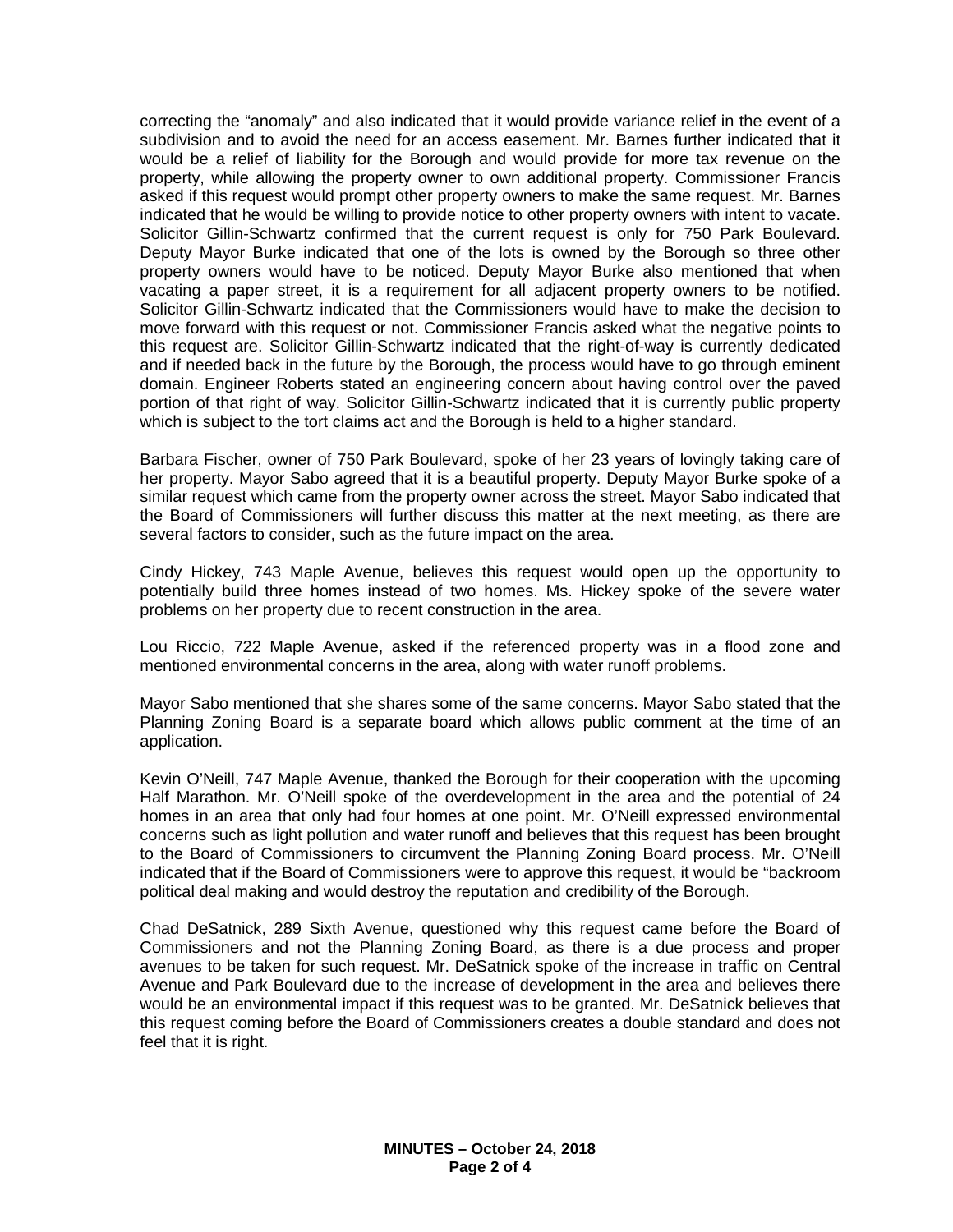#### **PUBLIC PORTION:** NONE

The Work Session concluded at 7:52pm.

## **REGULAR MEETING**

**CONSENT AGENDA**: On motion of Deputy Mayor Burke, seconded by Commissioner Francis, the following Consent Agenda was unanimously approved on roll call vote.

Minutes:

October 10, 2018 – Work Session and Regular Meeting

October 10, 2018 – Closed Session

Ordinances for Introduction and Publication:

- 555-18 An Ordinance Repealing Ordinance 547-18 Amending Section 6 of the Borough Code Regarding Alcoholic Beverage Control
- 556-18 An Ordinance Amending Section 14 of the Borough Code Regarding Trailers and Trailer Camps
- 557-18 An Ordinance Amending Section 18-6 of the Borough Code Regarding Refuse Containers and Dumpsters
- 558-18 An Ordinance Amending Section 10 of the Borough Code to Include the Requirement of a Zoning Permit for Maintenance, Work or Repair to a Building
- 559-18 An Ordinance Amending Section 10 of the Borough Code Regarding Building and Housing

Resolutions:

| 178-18 | Trick - or - Treat                                                                                                           |
|--------|------------------------------------------------------------------------------------------------------------------------------|
| 179-18 | Application for FY2020 Drug Enforcement and Demand Reduction (DEDR) Grant<br><b>Funds</b>                                    |
| 180-18 | Release of Unexpended Escrow Fees - Stacey Wiswall                                                                           |
| 181-18 | Release of Unexpended Escrow Fees - Margaret Steger                                                                          |
| 182-18 | Closed Session (Amendments to the Borough's Policy and Procedures Manual<br>and Potential Litigation (408 Sunset Boulevard)) |
| 183-18 | Authorize The Cape May Hallowed Half Running Event                                                                           |
| 184-18 | <b>Bill Payment</b>                                                                                                          |

# **NON-CONSENT AGENDA**

Ordinances for Second Reading and Public Hearing: NONE

Resolutions: NONE

# **COMMISSIONER REPORTS**

Commissioner Francis had nothing to report.

Deputy Mayor Burke spoke of the fall tree planting and the request for banner sponsors.

Mayor Sabo spoke of the Environmental Resource Inventory which was discussed at the Planning Zoning Board meeting on October 23rd, which is available on the Borough's website for review. Ms. Sabo indicated that areas of concern include salt water intrusion. Ms. Sabo indicated

> **MINUTES – October 24, 2018 Page 3 of 4**